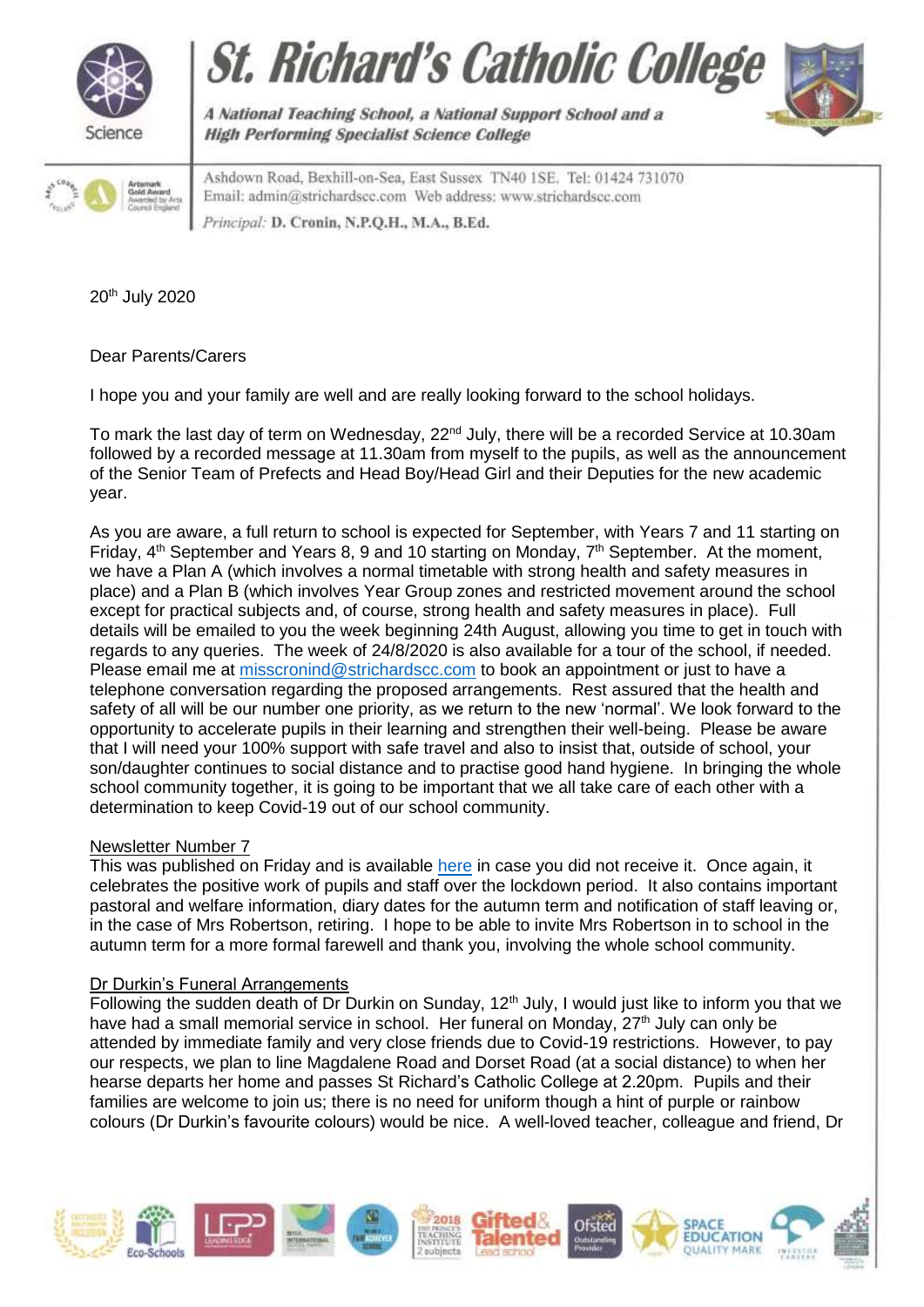Durkin made a major contribution to the success of the school; it is fitting to mark her death in this way. May she now rest in peace.

### Well-Being

As part of our recovery plan, we have a well-being strategy to support pupils' emotional health and resilience on return to school. Please continue to signpost your son/daughter to the Pupil Support booklet [here](https://drive.google.com/file/d/1TqbeKe2MRDRbAZehv9sMXg_J8FR4J0WH/view) if they are having difficulties, particularly in relation to anxiety.

Additionally, Anna Freud (National Centre for Children and Families) has produced a 'Selfcare [Summer'](https://drive.google.com/file/d/1UvegAI50VR-NN33Dv2IpeGUVvdhjOHLU/view?usp=sharing) pack which offers some fun self-care activities and signposts additional support, if needed.

### Barnado's 'See Hear Respond' Service

See Hear Respond is a service provided across England by Barnardo's and other national and local community-based organisations in response to the coronavirus (COVID-19) outbreak.

The programme has been created to help children and young people in England who are experiencing harm and increased adversity during this period by providing support to those who are not being seen by social care or other key agencies.

Working with its partners, Barnardo's aims to reduce the likelihood of harm and ensure other support and protective networks are in place.

See Hear Respond accept referrals from any source, either through the Freephone number 0800 151 7015 or via the [online referral hub.](https://www.barnardos.org.uk/see-hear-respond?utm_source=8%20July%202020%20C19&utm_medium=Daily%20Email%20C19&utm_campaign=DfE%20C19)

### **Activities**

Our 'Isolation Booklet' is now called the 'Activities Booklet' and is available [here.](https://drive.google.com/file/d/11OUx73mIIQRAg-J4OZ2EDosQ77yiDyJ9/view?usp=sharing) It contains updates on activities that may prove useful over the holidays, as pupils take a break from their studies.

I encourage all pupils to read or listen to books regularly, write regularly, exercise daily and spend as much time off screen as possible. A key message of lockdown has been to develop an interest or passion, so I hope many will use some of the time to develop their talents. I hope many pupils will also help you to ensure you have a rest too.

Additionally, listening to some of the experiences of Year 10, many pupils have admitted to sleeping a great deal! Whilst sleep has terrific benefits, particularly for strong emotional well-being and cognition, it will be important for pupils to get back in to a regular sleep pattern in preparation for the early starts in September. The NHS recommends that 11-year-olds get approximately 9½ hours sleep; 12 and 13-year-olds about 9 hours and 15 minutes, and 14 to 16-year-olds about 9 hours. A week to ten days before school starts should be used to reintroduce early mornings to all pupils.

# **Attendance**

If you have any questions about school attendance from September 2020, ESBAS staff will be available to talk to you every Tuesday and Thursday in August, from 1.00pm to 3.00pm. Their phone number is 01273 481967. Alternatively, email any questions to ESBAS (Education Support, Behaviour and Attendance Service: [esbas@eastsussex.gov.uk.](mailto:esbas@eastsussex.gov.uk)

### Sussex Police Letter

Sussex Police have asked that all schools share this letter [here](https://drive.google.com/file/d/1ZPUQ30VBluF2fog-kWZgAs2uUveSBioI/view?usp=sharing) with families. The letter contains useful resources to help keep parents/carers and children safe over the summer holidays.